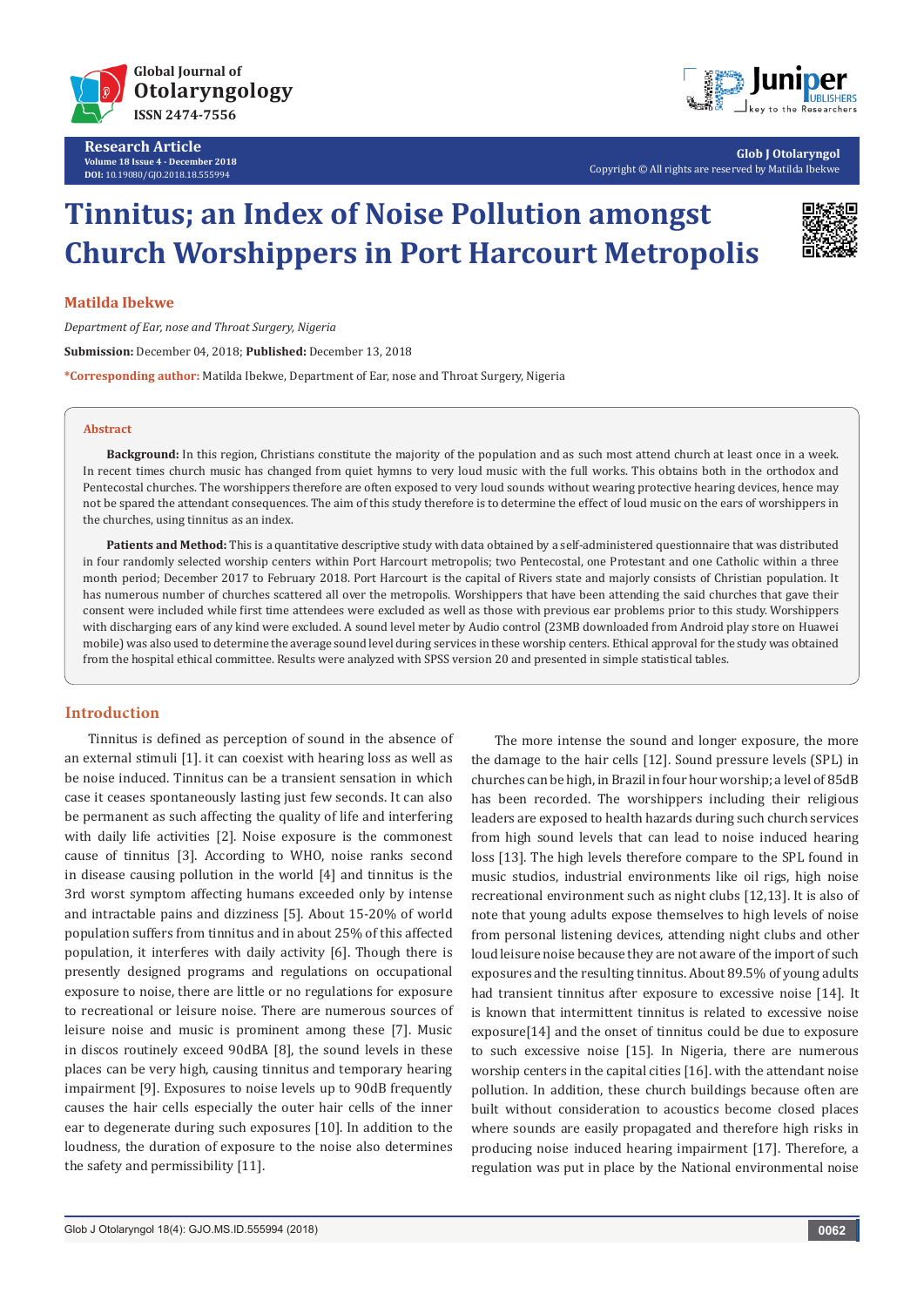# **Global Journal of Otolaryngology**

standard and regulations enforcement Agency that the maximum permissible noise level in worship centers should not exceed 75dB [18] There is little work on effect of church music on hearing in our environment. This study therefore is aimed at finding effect of the noise levels in our churches on the worshippers using tinnitus as an index.

# **Results**

| Table 1: Socio-demographics characteristics of church worshippers. |  |  |  |
|--------------------------------------------------------------------|--|--|--|
|--------------------------------------------------------------------|--|--|--|

| Variables ( $N = 94$ ) | Frequency      | Percentage (%) |  |
|------------------------|----------------|----------------|--|
| Age category           |                |                |  |
| $<$ 15 years           | $\overline{4}$ | 4.3            |  |
| $15 - 24$ years        | 12             | 12.8           |  |
| $25 - 34$ years        | 22             | 23.4           |  |
| $35 - 44$ years        | 22             | 23.4           |  |
| $45 - 54$ years        | 8              | 8.5            |  |
| $55 - 64$ years        | 18             | 19.1           |  |
| 65 and above           | 8              | 8.5            |  |
| <b>Sex</b>             |                |                |  |
| Male                   | 54             | 57.4           |  |
| Female                 | 40             | 42.6           |  |
| <b>Denomination</b>    |                |                |  |
| Catholic               | 80             | 85.1           |  |
| Protestant             | 2              | 2.1            |  |
| Pentecostal            | 12             | 12.8           |  |

**Table 2:** church-related characteristics of worshipper.

| Variables ( $N = 94$ )                 | Frequency                               | Percentage (%) |  |
|----------------------------------------|-----------------------------------------|----------------|--|
| Frequency of church worship sessions   |                                         |                |  |
| Once a week                            | 16                                      | 17             |  |
| Twice a week                           | 32                                      | 34             |  |
| Thrice a week                          | 18                                      | 19.1           |  |
| >3 times a week                        | 28                                      | 29.8           |  |
|                                        | How long worshipers has been in church  |                |  |
| <3 months                              | 6                                       | 6.4            |  |
| $3 - 6$ months                         | 6                                       | 6.4            |  |
| $7 - 12$ months                        | 6                                       | 6.4            |  |
| $1 - 5$ years                          | 18                                      | 19.1           |  |
| >5 years                               | 58                                      | 61.7           |  |
|                                        | Loudness of music during church session |                |  |
| Loud                                   | 46                                      | 48.9           |  |
| Very loud                              | 34                                      | 36.2           |  |
| <b>Extremely loud</b>                  | 14                                      | 14.9           |  |
| Proximity of worshipers to loudspeaker |                                         |                |  |
| Close                                  | 26                                      | 27.7           |  |
| Not so close                           | 54                                      | 57.4           |  |
| Far                                    | 14                                      | 14.9           |  |
| Variables $(N = 72)$                   | Frequency                               | Percentage (%) |  |

**Table 3:** church-related characteristics of worshipper.

| Variables ( $N = 72$ )              | Frequency                      | Percentage (%) |  |  |
|-------------------------------------|--------------------------------|----------------|--|--|
|                                     | <b>Frequency of tinnitus</b>   |                |  |  |
| Once per month                      | 26                             | 36.1           |  |  |
| Twice per month                     | 16                             | 22.2           |  |  |
| Thrice per month                    | 12                             | 16.7           |  |  |
| 4 times per month                   | 8                              | 11.1           |  |  |
| 5 and above                         | 10                             | 13.9           |  |  |
|                                     | Tinnitus stopped spontaneously |                |  |  |
| Yes                                 | 68                             | 94.4           |  |  |
| No                                  | $\overline{4}$                 | 5.6            |  |  |
| Duration tinnitus<br>stopped        |                                |                |  |  |
| Within 24 hours                     | 48                             | 66.7           |  |  |
| Within a week                       | 22                             | 30.6           |  |  |
| Has not stopped                     | $\overline{2}$                 | 2.8            |  |  |
| Same hearing after tinnitus stopped |                                |                |  |  |
| Yes                                 | 44                             | 55.6           |  |  |
| No                                  | 32                             | 44.8           |  |  |
| See doctor for<br>tinnitus          |                                |                |  |  |
| Yes                                 | 16                             | 22.5           |  |  |
| No                                  | 56                             | 77.8           |  |  |

**Table 4:** Socio-demographic characteristics vs tinnitus in church worshippers.

| <b>Variables</b>                                     | <b>Tinnitus</b>      |                                          | Total $N = 94$ n<br>(%) |
|------------------------------------------------------|----------------------|------------------------------------------|-------------------------|
|                                                      | Yes $N=72$ n $(\% )$ | No $N=22$ n $(%)$                        |                         |
|                                                      |                      | Age category                             |                         |
| <15 years                                            | 0(0.0)               | 4(100.0)                                 | 4(100.0)                |
| $15 - 24$ years                                      | 12 (100.0)           | 0(0.0)                                   | 12 (100.0)              |
| $25 - 34$ years                                      | 10(45.5)             | 12 (54.5)                                | 22 (100.0)              |
| $35 - 44$ years                                      | 16 (72.7)            | 6(27.3)                                  | 22 (100.0)              |
| $45 - 54$ years                                      | 8(100.0)             | 0(0.0)                                   | 8(100.0)                |
| $55 - 64$ years                                      | 18 (100.0)           | 0(0.0)                                   | 18 (100.0)              |
| 65 and above                                         | 8(100.0)             | 0(0.0)                                   | 8(100.0)                |
| Fisher's exact test = $35.151$ ; p-value = $0.0001*$ |                      |                                          |                         |
| Sex                                                  |                      |                                          |                         |
| Male                                                 | 44 (81.5)            | 10(18.5)                                 | 54 (100.0)              |
| Female                                               | 28 (70.0)            | 12 (30.0)                                | 40 (100.0)              |
|                                                      |                      | Chi-square = $1.690$ ; p-value = $0.194$ |                         |
| <b>Denomination</b>                                  |                      |                                          |                         |
| Catholic                                             | 58 (72.5)            | 22 (27.5)                                | 80 (100.0)              |
| Protestant                                           | 2(100.0)             | 0(0.0)                                   | 2(100.0)                |
| Pentecostal                                          | 12 (100.0)           | 0(0.0)                                   | 12 (100.0)              |
| Fisher's exact test = $4.877$ ; p-value = $0.112$    |                      |                                          |                         |

\*statistically significant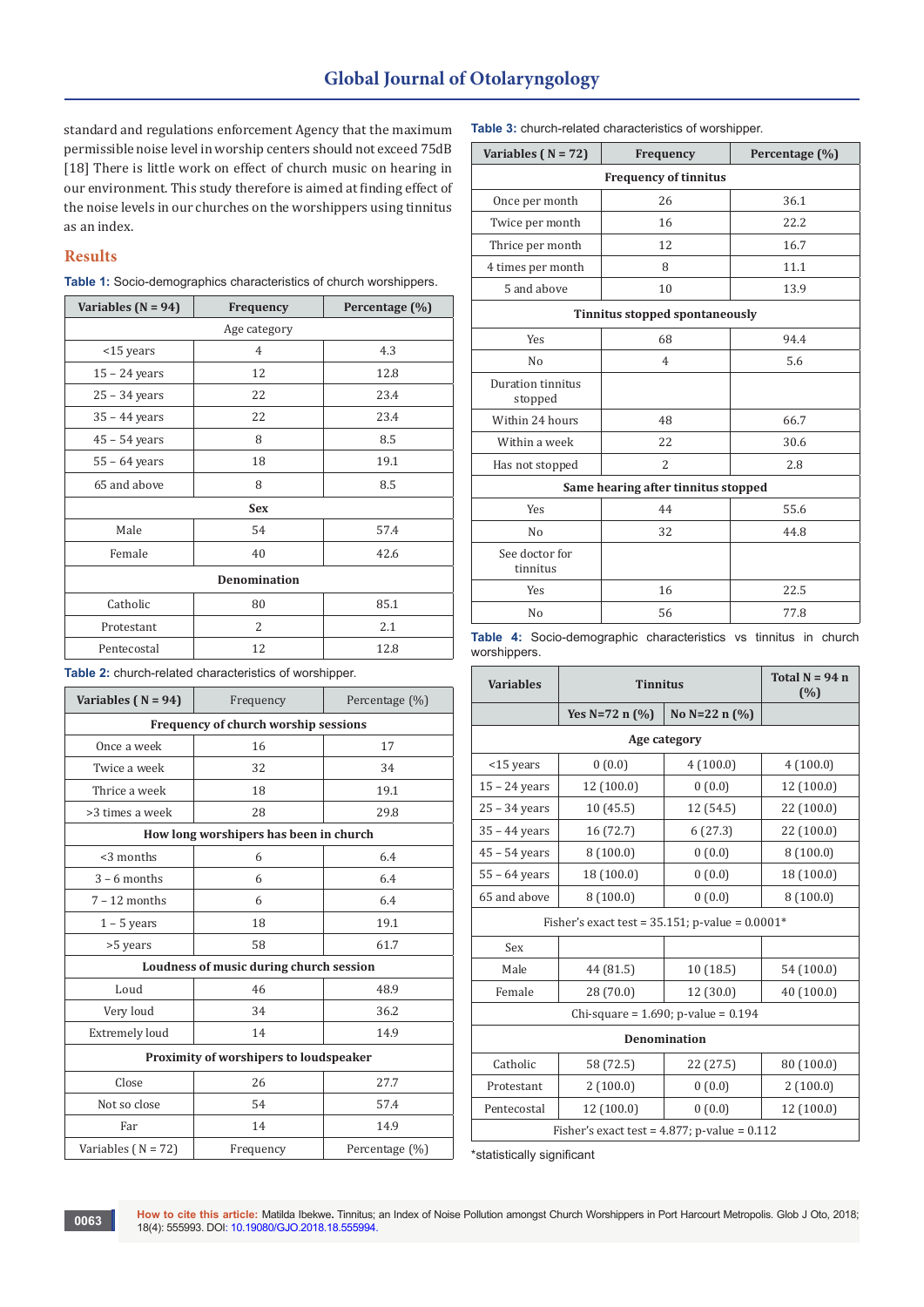

There were ninety four worshippers, 57.4% males and 42.6% females. The catholic denomination comprised 85.1% while Pentecostal which is the least, made up 12.8%. The average sound level is also highest in the Pentecostal and catholic

| Table 5: Church-related characteristics vs tinnitus in church worshippers. |  |
|----------------------------------------------------------------------------|--|
|----------------------------------------------------------------------------|--|

churches 98.4dBA and 98.3 dBA respectively while it is lowest in the protestant church 87.6dBA. The age 25-44years were more affected with 22.4% (Tables 1& 2). Tinnitus was present in 76.6% of the respondents, (Figure 1). Majority of the respondents has been worshippers for more than 5yrs; 61.7%. About 48.9% found the music loud while 14.9% found it extremely loud, Table 3. Incidentally 59.6% of these worshippers are aware of the effect of noise on their hearing. In the majority 66.7% the tinnitus stopped within 24 hours while in 30.6% it lasted up to a week and in2.8% it did not cease. The hearing was not the same after the tinnitus in 44.8%, (Table 3) When the sociodemographic characteristics are considered there is statistical significance of tinnitus with age distribution; p-value of 0.0001 (Table 4). In terms of denomination, catholic denomination had 72.5% of worshippers with tinnitus while the rest all had 100% but this difference is not statistically significant. There is however significant chances of developing tinnitus the closer the worshippers sit to the loud speakers. The length of time the worshipper has been attending church as well as the frequency is significant in the developing of tinnitus (Tables 5 & 6).

| <b>Variables</b>                                  | <b>Tinnitus</b>                                   |               | Total $N = 94$ n $(\% )$ |
|---------------------------------------------------|---------------------------------------------------|---------------|--------------------------|
|                                                   | Yes $N=72$ n $(\% )$                              | No $N=22 n(%$ |                          |
|                                                   | How long worshippers have been attending church   |               |                          |
| <3 months                                         | 6(100.0)                                          | 0(0.0)        | 6(100.0)                 |
| $3 - 6$ months                                    | 2(33.3)                                           | 4(66.7)       | 6(100.0)                 |
| $7 - 12$ months                                   | 69100.00                                          | 0(0.0)        | 6(100.0)                 |
| $1 - 5$ years                                     | 14 (77.8)                                         | 4(22.2)       | 18 (100.0)               |
| >5 years                                          | 44 (75.9)                                         | 14 (24.1)     | 58 (100.0)               |
|                                                   | Fisher's exact test = $8.000$ ; p-value = $0.060$ |               |                          |
|                                                   | Frequency of church worship                       |               |                          |
| Once a week                                       | 14 (87.5)                                         | 2(12.5)       | 16(100.0)                |
| Twice a week                                      | 24(75.0)                                          | 8(25.0)       | 32 (100.0)               |
| Thrice a week                                     | 16 (88.9)                                         | 2(11.1)       | 18 (100.0)               |
| >3times a week                                    | 18 (64.3)                                         | 10(35.7)      | 28 (100.0)               |
| Fisher's exact test = $4.596$ ; p-value = $0.200$ |                                                   |               |                          |
|                                                   | Loudness of music during church session           |               |                          |
| Loud                                              | 32 (69.6)                                         | 14 (30.4)     | 46 (100.0)               |
| Very loud                                         | 26(76.5)                                          | 8(23.5)       | 34 (100.0)               |
| <b>Extremely loud</b>                             | 14(100.0)                                         | 0(0.0)        | 14(100.0)                |
|                                                   | Chi-square = $5.546$ ; p-value = $0.062$          |               |                          |
| <b>Proximity to loudspeaker</b>                   |                                                   |               |                          |
| Close                                             | 24 (92.3)                                         | 2(7.7)        | 26(100.0)                |
| Not so close                                      | 42 (77.8)                                         | 12 (22.2)     | 54(100.0)                |
| Far                                               | 6(42.9)                                           | 8(57.1)       | 14 (100.0)               |
| Chi-square = $12.512$ ; p-value = $0.002*$        |                                                   |               |                          |

\*statistically significant.

**How to cite this article:** Matilda Ibekwe**.** Tinnitus; an Index of Noise Pollution amongst Church Worshippers in Port Harcourt Metropolis. Glob J Oto, 2018; 18(4): 555993. DOI: [10.19080/GJO.2018.18.555994](http://dx.doi.org/10.19080/GJO.2018.18.555994).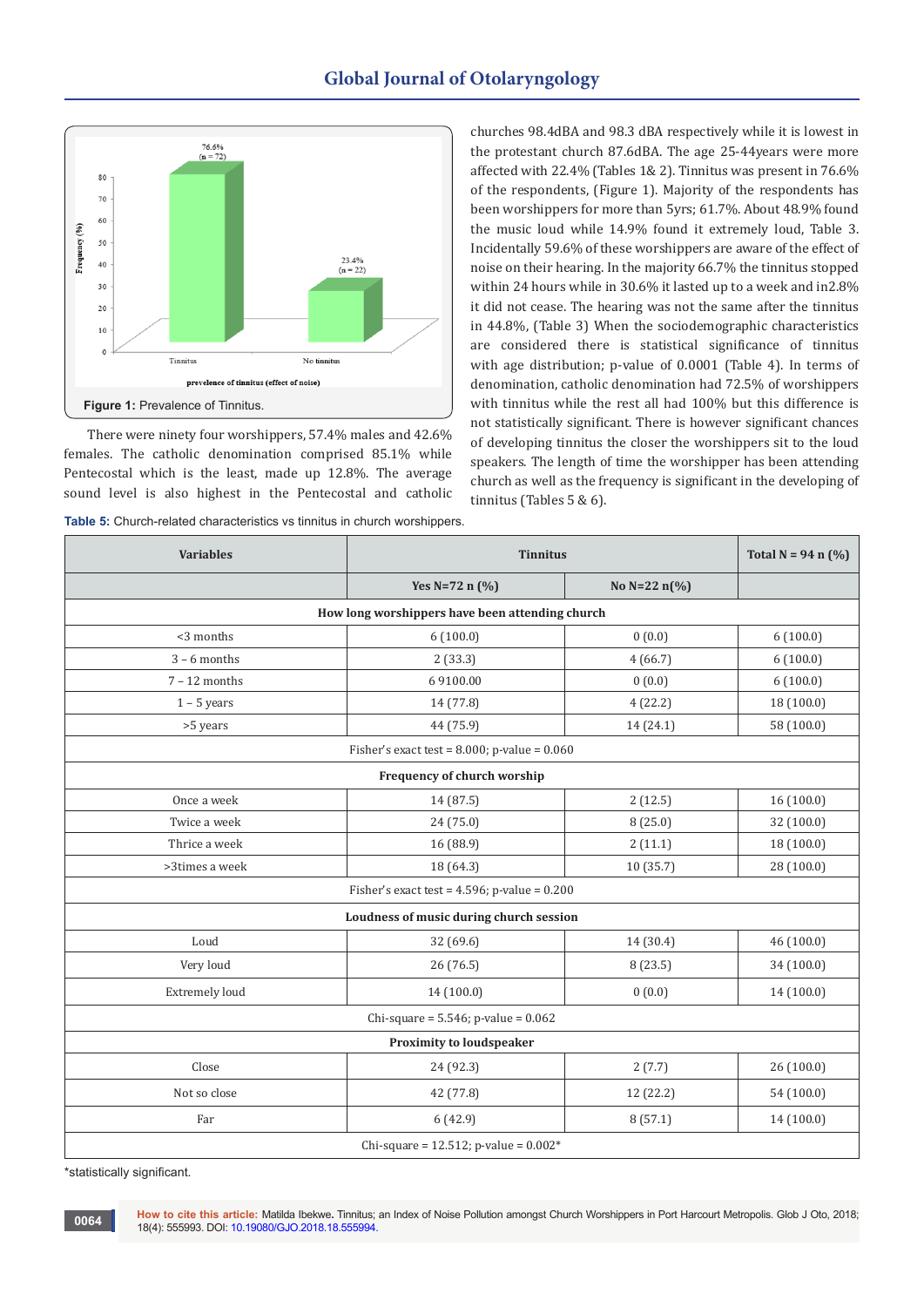| <b>Variables</b>                           | <b>Awareness of effect of noise</b>                  |                      | Total $N = 94$ n $(\% )$ |
|--------------------------------------------|------------------------------------------------------|----------------------|--------------------------|
|                                            | Total $N = 94$ n $(\%)$                              | Aware N=56 n $(\% )$ |                          |
|                                            | How long worshippers have been attending church      |                      |                          |
| <3 months                                  | 2(33.3)                                              | 4(66.7)              | 6(100.0)                 |
| $3 - 6$ months                             | 6(100.0)                                             | 0(0.0)               | 6(100.0)                 |
| $7 - 12$ months                            | 0(0.0)                                               | 6(100.0)             | 6(100.0)                 |
| $1 - 5$ years                              | 8(44.4)                                              | 10(55.6)             | 18 (100.0)               |
| >5 years                                   | 40 (69.0)                                            | 18 (31.0)            | 58 (100.0)               |
|                                            | Fisher's exact test = $18.171$ ; p-value = $0.0001*$ |                      |                          |
|                                            | Frequency of church worship                          |                      |                          |
| Once a week                                | 4(25.0)                                              | 12(75.0)             | 16(100.0)                |
| Twice a week                               | 22 (68.8)                                            | 10(31.2)             | 32 (100.0)               |
| Thrice a week                              | 10(55.6)                                             | 8(44.4)              | 18 (100.0)               |
| >3times a week                             | 20(71.4)                                             | 8(28.6)              | 28 (100.0)               |
| Chi Square = $10.815$ ; p-value = $0.013*$ |                                                      |                      |                          |
| Loudness of music during church session    |                                                      |                      |                          |
| Loud                                       | 28 (60.9)                                            | 18 (39.1)            | 46 (100.0)               |
| Very loud                                  | 22 (64.7)                                            | 12(35.3)             | 34 (100.0)               |
| <b>Extremely loud</b>                      | 6(42.9)                                              | 8(57.1)              | 14 (100.0)               |
| Chi-.square = $2.028$ ; p-value = $0.363$  |                                                      |                      |                          |
| Proximity to loudspeaker                   |                                                      |                      |                          |
| Close                                      | 12 (46.2)                                            | 14 (53.8)            | 26(100.0)                |
| Not so close                               | 32 (59.3)                                            | 22 (40.7)            | 54 (100.0)               |
| Far                                        | 12 (85.7)                                            | 2(14.3)              | 14 (100.0)               |
| Chi-square = $5.919$ ; p-value = $0.052$   |                                                      |                      |                          |

#### **Table 6:** Church related characteristics versus tinnitus awareness in worshippers.

## **Discussion**

This study even though it was carried out in three major worship centers in Port Harcourt metropolis, had only 94 members that consented and filled the self - administered questionnaire properly. The catholic denomination constituted the greater percentage 85.1% of the study while the least was the protestant. We could not deduce an explanation for this. The finding of more males being affected than females is similar to a study in Brazil by Flores et al.[19] The age's 15-44years were the most affected and this constitutes the youth and the work force. Among the respondents, 76.6% had tinnitus and about 36.1% has been suffering intermittent tinnitus at least once a month. About 13.9% have up to more than five episodes in a month. It is important to note that intermittent tinnitus is often as a result of excessive noise exposure [ 14]. In majority of these 66.7% there was spontaneous resolution within 24 hours however a good percentage 30.6% lingered up to a week, but in 2.8% it did not resolve. It is known that ringing tinnitus is also related to excessive noise [20]. In about 44.8% of these worshippers their hearing was gradually being affected since it was not the same after the tinnitus. This lays credence to the study that found temporary shifts in threshold of hearing to be insidious [21] Tinnitus was found to be significantly present in almost all the age category. This shows that the risk of deleterious effect of excessive noise exposure in the churches is significant for all ages with a p-value of 0.0001. The study also shows that from about age 44 years, the risk of developing tinnitus and possible hearing loss on exposure to excessive noise is even greater, 100% of them developed tinnitus.

The length of time the worshippers had been in church and their frequency of worship when compared with their awareness of effect of the noise on their ear are statistically significant. They tend to be more aware of the effect. In addition, the closer they are to the loud speakers, the more their chances to develop tinnitus. The average sound levels are highest in the Pentecostal church followed closely by the Catholic Church. It is of note that these levels are much higher than the prescribed 75dB A by the Nigerian national environmental noise standard and regulation Act [18]. Most times, the worship sessions in these churches last 2-7 hours, yet the noise levels compare to that in some industrial environments. When there is such high intensity of sound, the duration of exposure should be less. This is because the higher the sound and longer the exposure, the more the damage to the hair cells [12]. In such settings, high intense sounds from music has been associated with temporary hearing impairment [22]. There is therefore need to educate the public on the effects or risks of damage to the hearing from exposure to loud sounds from music [23] this is because loud sounds are not that offensive to the ear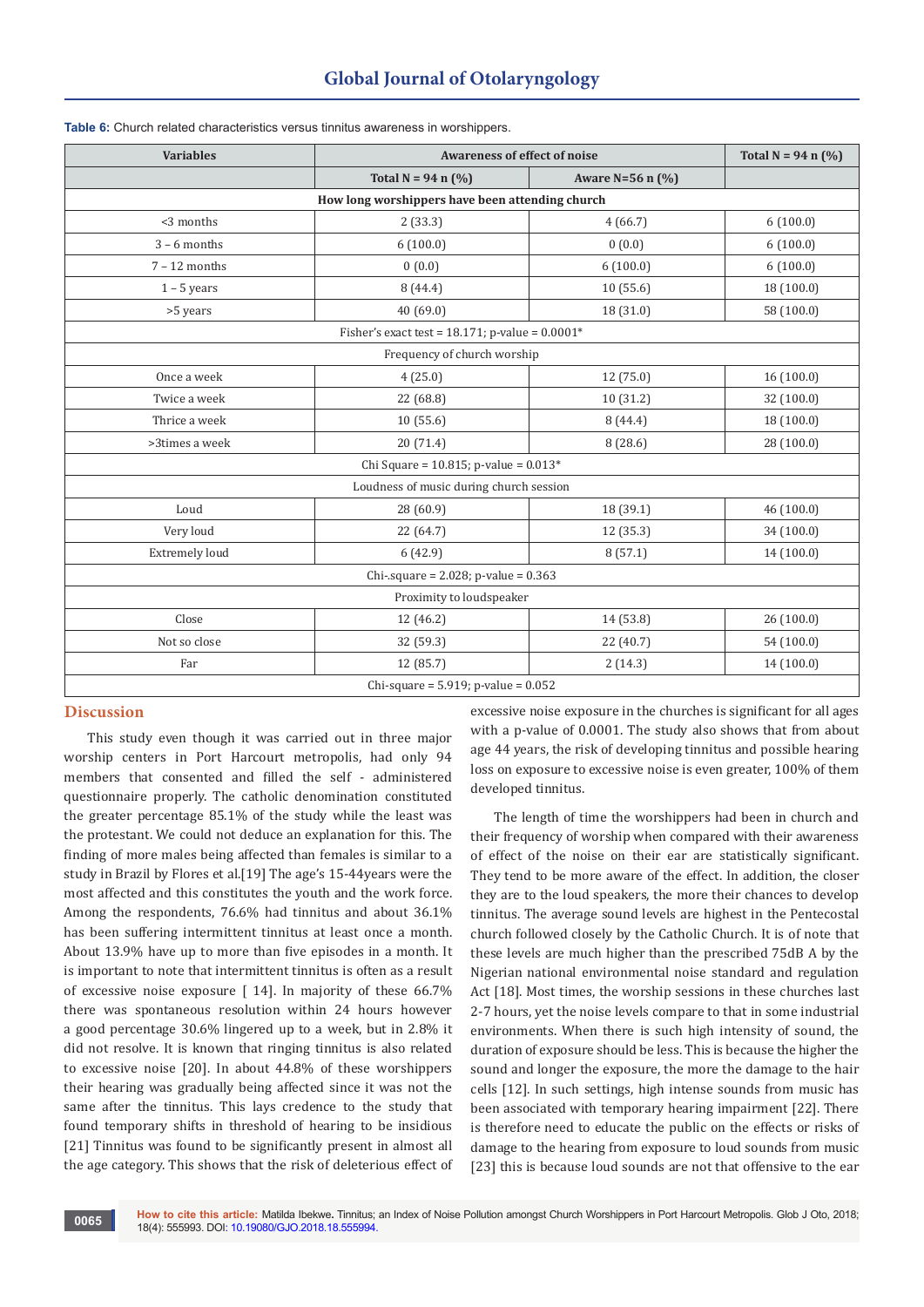until they reach up to 120dB A [24] This could explain why just about 14.9% only found the noise extremely loud amongst the respondents while 48.9% found the music often loud and 27.7% of them sits lose to the loud speakers. It is important to note that tinnitus could be the first symptom of hearing dysfunction [25].

#### **Recommendations**

There is need for education and public enlightenment on the dangers of loud sounds to the ears. Educate the public on the significance of tinnitus and what to do to avoid it. There should be effort at enforcing strict adherence to the law concerning sound levels in worship centers

#### **Conclusion**

The worship sessions in our churches appear to have become too loud as evidenced by the high sound levels. This has begun to affect the ear health of the worshippers with the attendant presence of intermittent tinnitus in majority of them. Public education on this is of great importance.

### **References**

**0066**

- 1. [Alam N, Katarkar A, Shah P, Jalvi R, Jain A, et al. \(2012\) Audiological,](http://www.indianjotol.org/article.asp?issn=0971-7749;year=2012;volume=18;issue=1;spage=20;epage=23;aulast=Alam)  [psychological and cognitive characteristics of tinnitus sufferers. Indian](http://www.indianjotol.org/article.asp?issn=0971-7749;year=2012;volume=18;issue=1;spage=20;epage=23;aulast=Alam)  [journal of otology 18\(1\): 20-23.](http://www.indianjotol.org/article.asp?issn=0971-7749;year=2012;volume=18;issue=1;spage=20;epage=23;aulast=Alam)
- 2. [Henry J A, Dennis K C, Schechter MA \(2005\) General review of tinnitus](https://www.ncbi.nlm.nih.gov/pubmed/16411806)  [:prevalence, mechanisms, effects and management. US National library](https://www.ncbi.nlm.nih.gov/pubmed/16411806)  [of medicine 48\(5\): 1204-1235.](https://www.ncbi.nlm.nih.gov/pubmed/16411806)
- 3. [Axelsson A, Prasher D \( 2000\) Tinnitus induced by occupational and](https://www.ncbi.nlm.nih.gov/pubmed/12689461)  [leisure noise. Noise Health2\(8\): 47-54.](https://www.ncbi.nlm.nih.gov/pubmed/12689461)
- 4. [World health organization \(2001\) Occupational and community noise.](https://www.who.int/quantifying_ehimpacts/publications/en/ebd9.pdf)  [Geneva, Switzerland: world health organization \(fact sheet 258\).](https://www.who.int/quantifying_ehimpacts/publications/en/ebd9.pdf)
- 5. [World health organization \(2010\) Quantifying environmental health](http://www.euro.who.int/__data/assets/pdf_file/0008/136466/e94888.pdf)  [impacts. Burden of disease from environmental noise: quantification](http://www.euro.who.int/__data/assets/pdf_file/0008/136466/e94888.pdf)  [of healthy life years lost in Europe. Copenhagen: Regional office for](http://www.euro.who.int/__data/assets/pdf_file/0008/136466/e94888.pdf)  [Europe.](http://www.euro.who.int/__data/assets/pdf_file/0008/136466/e94888.pdf)
- 6. [Atik A \(2014\) Pathology and treatment of tinnitus: an elusive disease.](https://www.ncbi.nlm.nih.gov/pubmed/24533352/)  [Indian J Otolaryngology Head Neck Surg 66\(1\): 1-5.](https://www.ncbi.nlm.nih.gov/pubmed/24533352/)
- 7. [Clark WW \(1991\) Noise exposure from leisure activities. A review. J](https://www.ncbi.nlm.nih.gov/pubmed/1880286)  [Acust Soc Am 90\(1\): 175-181.](https://www.ncbi.nlm.nih.gov/pubmed/1880286)
- 8. [Sadhra S, Jackson CA, Ryder T, Brown MJ \(2002\) Noise exposure](https://www.ncbi.nlm.nih.gov/pubmed/12176760)  [and hearing loss among student employees working in university](https://www.ncbi.nlm.nih.gov/pubmed/12176760)  [entertainment venues. Ann Occup Hyg 46\(5\): 455-463.](https://www.ncbi.nlm.nih.gov/pubmed/12176760)
- 9. [Metternich FU, Brusis T \(1999\) Acute hearing loss and tinnitus caused](https://www.ncbi.nlm.nih.gov/pubmed/10615655)  [by amplified recreational music. Laryngo Orhinootologie 78\(11\): 614-](https://www.ncbi.nlm.nih.gov/pubmed/10615655) [619.](https://www.ncbi.nlm.nih.gov/pubmed/10615655)
- 10. [Bredberg G \(1985\) Cellular pattern and nerve supply of the human](https://www.ncbi.nlm.nih.gov/pubmed/4886545)  [organ of corti. Acta Otolaryngol suppl 236: 1-135.](https://www.ncbi.nlm.nih.gov/pubmed/4886545)
- 11. [Hung O, Kerr MJ, Poling GL, Dhar S \(2013\) Understanding and](https://www.ncbi.nlm.nih.gov/pubmed/23507351)  [preventing noise induced hearing loss. Dis Mon 59\(4\):110-118.](https://www.ncbi.nlm.nih.gov/pubmed/23507351)
- 12. [World health organization \(2015\) A review on hearing loss due](http://apps.who.int/iris/handle/10665/154589)  [to recreational exposure to loud sound. Geneva: world health](http://apps.who.int/iris/handle/10665/154589)  [organization : 7-8.](http://apps.who.int/iris/handle/10665/154589)
- 13. [Luiz FS, Rogeiro C \(2011\) Noise exposure levels of priests and](https://www.tandfonline.com/doi/abs/10.1080/10803548.2011.11076872)  [worshippers in protestant churches. International journal of](https://www.tandfonline.com/doi/abs/10.1080/10803548.2011.11076872)  [occupational safety and ergonomics 17\(1\): 79-86.](https://www.tandfonline.com/doi/abs/10.1080/10803548.2011.11076872)
- 14. [Gilles A, Van Hal G, De Ridder D, Wouters K, Van de Heyning P \(2013\)](https://journals.plos.org/plosone/article?id=10.1371/journal.pone.0070297)  [Epidemiology of noise-induced tinnitus and the attitude and beliefs](https://journals.plos.org/plosone/article?id=10.1371/journal.pone.0070297)  [towards noise and hearing protection in adolescents. PLoS One 8\(7\):1-](https://journals.plos.org/plosone/article?id=10.1371/journal.pone.0070297) [8.](https://journals.plos.org/plosone/article?id=10.1371/journal.pone.0070297)
- 15. [Degeest S, Corthals P, Vinck B, Keppler H \(2014\) Prevalence and](https://www.ncbi.nlm.nih.gov/pubmed/24583677)  [characteritics of tinnitus after leisure noise exposure in young adults.](https://www.ncbi.nlm.nih.gov/pubmed/24583677)  [Noise Health 16: 26-33.](https://www.ncbi.nlm.nih.gov/pubmed/24583677)
- 16. [Akintaro OA \(2014\) Perceived effects of noise generated by religious](https://www.iiste.org/Journals/index.php/JEP/article/viewFile/13950/14321)  [houses on the health of the people of Osun state Nigeria. Journal of](https://www.iiste.org/Journals/index.php/JEP/article/viewFile/13950/14321)  [education and practice 5\(19\): 91-95.](https://www.iiste.org/Journals/index.php/JEP/article/viewFile/13950/14321)
- 17. [Hammar Richard R \(2005\) Sound Advice: is your worship too loud?](https://www.churchlawandtax.com/cltr/2005/november-december/sound-advice-is-your-worship-too-loud.html)  [Church law and tax report.](https://www.churchlawandtax.com/cltr/2005/november-december/sound-advice-is-your-worship-too-loud.html)
- 18. [Federal Republic of Nigeria official Gazette \(2007\) National](http://extwprlegs1.fao.org/docs/pdf/nig120569.pdf)  [environmental noise standard and regulations enforcement agency](http://extwprlegs1.fao.org/docs/pdf/nig120569.pdf)  [Act 2007. Abuja: Federal Republic of Nigeria official Gazette 96\(67\):](http://extwprlegs1.fao.org/docs/pdf/nig120569.pdf)  [1-21.](http://extwprlegs1.fao.org/docs/pdf/nig120569.pdf)
- 19. [Flores LS, Teixeira AR, Rosito LP, Seimetz BM, Dall`lgna C \(2016\) Pitch](https://www.ncbi.nlm.nih.gov/pubmed/27413408/)  [and loudness from tinnitus in individuals with noise-induced hearing](https://www.ncbi.nlm.nih.gov/pubmed/27413408/)  [loss. Int Arch.Otorhinolaryngol 20\(3\): 248-253.](https://www.ncbi.nlm.nih.gov/pubmed/27413408/)
- 20. [Holmes S, Padgham ND \(2011\)"Ringing in the ears": Narrative review](https://journals.sagepub.com/doi/abs/10.1177/1099800410382290)  [of tinnitus and its impact. Biological research for Nursing 13\(1\): 97-](https://journals.sagepub.com/doi/abs/10.1177/1099800410382290) [108.](https://journals.sagepub.com/doi/abs/10.1177/1099800410382290)
- 21. [Yassi A, Pollock N, Tran N, Cheang M \(1993\) Risks to hearing from a](https://www.ncbi.nlm.nih.gov/pubmed/8499785/)  [rock concert. Can Fam Physician 39: 1045-1050.](https://www.ncbi.nlm.nih.gov/pubmed/8499785/)
- 22. [Opperman DA, Reifman W, Schlauch R, Levine S \(2006\) Incidence](https://www.ncbi.nlm.nih.gov/pubmed/16564394)  [of spontaneous hearing threshold shifts during modern concert](https://www.ncbi.nlm.nih.gov/pubmed/16564394)  [performances. Otolaryngology Head Neck Surg 134\(4\): 667-673.](https://www.ncbi.nlm.nih.gov/pubmed/16564394)
- 23. [Chung JH, Roches D, Catherine M, Meunier J, Eavey RD \(2005\)](https://www.ncbi.nlm.nih.gov/pubmed/15805356)  [Evaluation of noise-induced hearing loss in young people using a web](https://www.ncbi.nlm.nih.gov/pubmed/15805356)[based survey technique. Pediatrics 115\(4\): 861-867.](https://www.ncbi.nlm.nih.gov/pubmed/15805356)
- 24. [Eggemann C, Koester M, Zorowka P \(2002\) Hearing loss due to leisure](https://www.ncbi.nlm.nih.gov/pubmed/12577736)  [time noise is on the rise. The ear also needs a rest period. MMW](https://www.ncbi.nlm.nih.gov/pubmed/12577736)  [Fortschr Med 144\(49\): 30-33.](https://www.ncbi.nlm.nih.gov/pubmed/12577736)
- 25. [Boger ME, Barbosa Branco A, Ottoni AC \(2009\) The noise spectrum](https://www.ncbi.nlm.nih.gov/pubmed/19649479)  [influence on noise-induced hearing loss prevalence in workers. Braz J](https://www.ncbi.nlm.nih.gov/pubmed/19649479)  [Otorhinolaryngology 75\(3\): 328-334.](https://www.ncbi.nlm.nih.gov/pubmed/19649479)